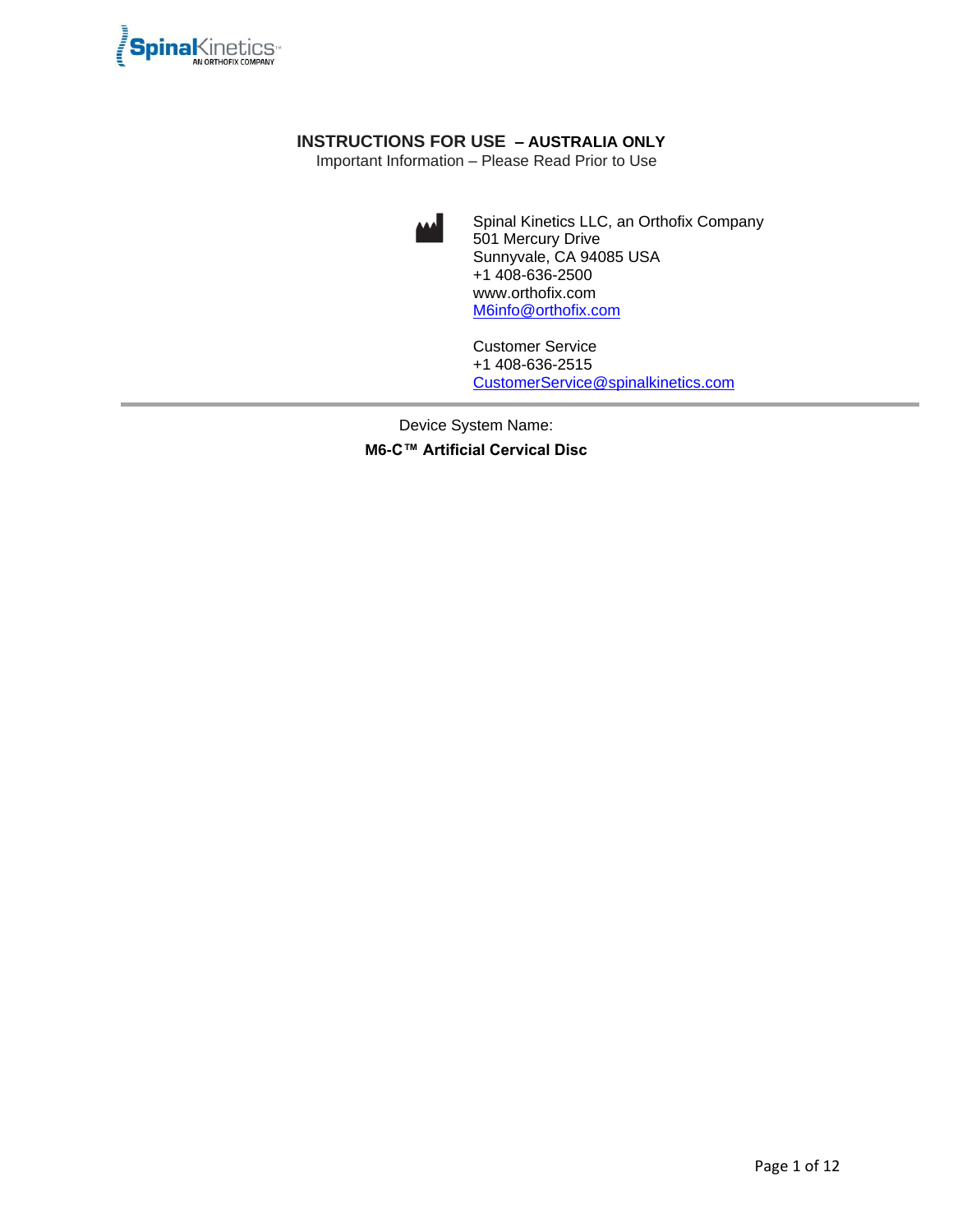

#### **INTENDED USE**

The M6-C™ Artificial Cervical Disc is an intervertebral disc prosthesis intended to permit motion of a functional spinal unit in the cervical spine when the native disc is diseased.

#### **DEVICE DESCRIPTION**

The M6-C™ Artificial Cervical Disc is an intervertebral disc prosthesis designed to permit motion of a functional spinal unit in the cervical spine when replacing a degenerated native disc. The device is comprised of ultra-high molecular weight polyethylene (UHMWPE) fiber wound in a specific pattern, with multiple redundant layers, creating a fiber matrix (artificial annulus). The fiber is wound around a polycarbonate urethane polymer (PCU) core (artificial nucleus) and through the slots in two Ti6Al4V titanium alloy inner endplates (see **Figure 1**). The core is situated between and in contact with the two inner endplates, but not affixed to them. A PCU sheath surrounds the fiber matrix and is retained by two Ti6Al4V weld bands that are welded to the inner endplates. Two Ti6Al4V outer endplates are also welded to the inner endplates. The exterior surfaces of the outer endplates include low profile fins and are coated with titanium plasma spray (TPS).



**Figure 1: Cross-Section View of the M6**-**C™ Artificial Cervical Disc**

The M6-C™ Artificial Cervical Disc is designed to maintain the natural behavior of a functional spinal unit by replicating the biomechanical characteristics of the native disc. This design enables the M6-C™ Artificial Cervical Disc to move in all six degrees of freedom, with independent angular rotations (flexionextension, lateral bending and axial rotation) along with independent translational motions (anteriorposterior and lateral translations as well as axial compression). The device is intended to replicate the physiological phenomenon of progressive resistance to motion in all six degrees of freedom. The sheath is designed to minimize any tissue ingrowth as well as the migration of wear debris. The serrated fins provide acute fixation to the superior and inferior vertebral bodies. The TPS coating increases the bone contact surface area.

The M6-C™ Artificial Cervical Disc is currently offered in four different footprint sizes and two heights, as shown in **[Figure 1](#page-2-0)** and **[Table 1](#page-2-1)**.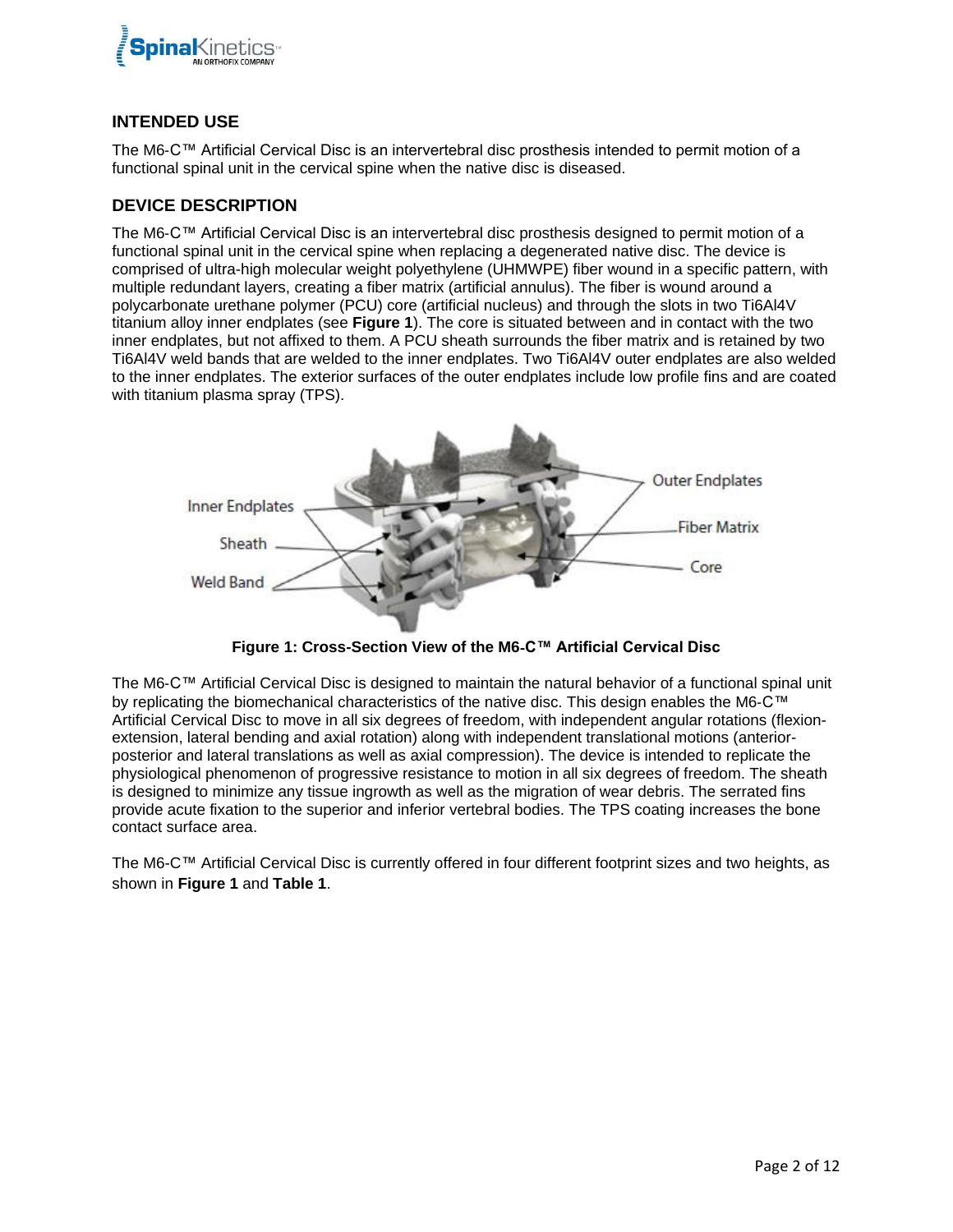



Posterior



<span id="page-2-0"></span>Anterior

#### **Figure 1: M6-C**™ **Artificial Cervical Disc Heights and Footprint Sizes**

<span id="page-2-1"></span>

| <b>REF</b>      | <b>Description</b>                                         | <b>Provided</b><br><b>Sterile</b> |
|-----------------|------------------------------------------------------------|-----------------------------------|
| CDM-625         | Cervical Disc – 6 Medium<br>(15mm W x 12.5mm D x 6mm H)    | Yes                               |
| CDM-725         | Cervical Disc - 7 Medium<br>(15mm W x 12.5mm D x 7mm H)    | Yes                               |
| CDL-627         | Cervical Disc - 6 Large<br>(17mm W x 14mm D x 6mm H)       | Yes                               |
| CDL-727         | Cervical Disc - 7 Large<br>(17mm W x 14mm D x 7mm H)       | Yes                               |
| <b>CDM-635L</b> | Cervical Disc - 6 Medium-Long<br>(15mm W x 15mm D x 6mm H) | Yes                               |
| <b>CDM-735L</b> | Cervical Disc - 7 Medium-Long<br>(15mm W x 15mm D x 7mm H) | Yes                               |
| CDL-637L        | Cervical Disc - 6 Large-Long<br>(17mm W x 16mm D x 6mm H)  | Yes                               |
| <b>CDL-737L</b> | Cervical Disc - 7 Large-Long<br>(17mm W x 16mm D x 7mm H)  | Yes                               |

#### **Table 1: M6-C™ Artificial Cervical Disc Catalog Number and Size**

#### **INDICATIONS FOR USE**

The M6-C™ Artificial Cervical Disc System is intended for use in skeletally mature patients undergoing primary surgery for treatment of symptomatic disc diseases of the cervical spine at any one level or multiple levels between C3 through C7, who have not responded to non-operative conservative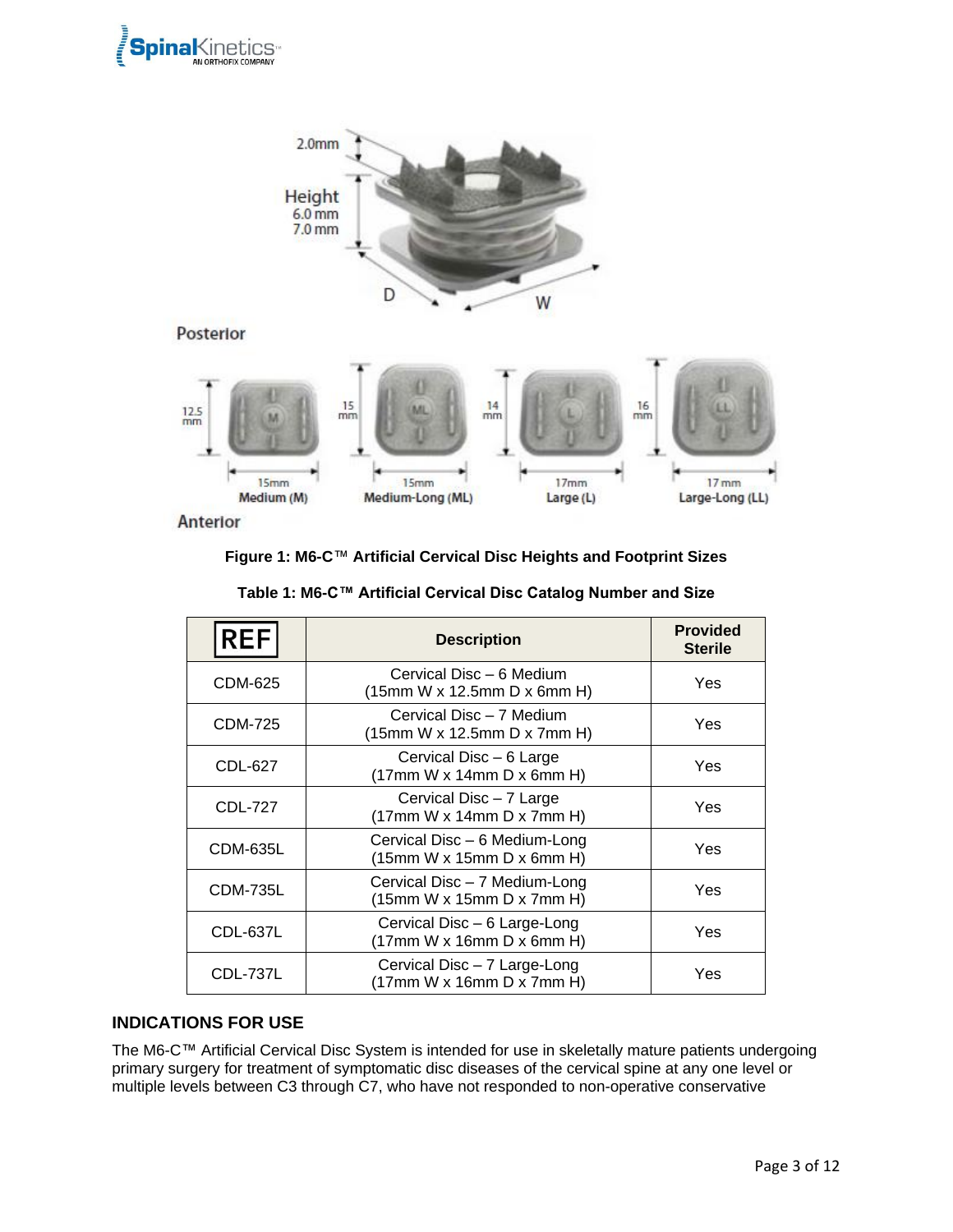

management.\* The disease state is demonstrated by signs and/or symptoms of disc herniation, osteophyte formation, or loss of disc height.

*\* The non-operative conservative management requirement may be waived in the cases of myelopathy requiring immediate treatment and/or cervical radiculopathy with worsening neurological functions (i.e. motor weakness).*

#### **CONTRAINDICATIONS**

The M6-C™ Artificial Cervical Disc should not be implanted in patients with the following conditions:

- Be ≥70 years of age.
- Have a bone mineral density with T-score ≤-1.5 as determined by spine DXA if male ≥60 years of age or female ≥50 years of age.
- Have an active systemic infection or infection at the operative site.
- Have sustained an osteoporotic fracture of the spine, hip or wrist.
- Have received medications (e.g., methotrexate, alendronate) that interfere with bone and mineral metabolism within 2 weeks of the planned date of the index surgery.
- Have any medical or surgical condition precluding the potential benefit of spinal surgery.
- Have a history of endocrine or metabolic disorders (e.g., Paget's disease) known to affect bone and mineral metabolism.
- Have rheumatoid arthritis or other autoimmune disease or a systemic disorder such as HIV or active hepatitis.
- Have spinal metastases.
- Have a known allergy to titanium, polyurethane, polyethylene or ethylene oxide residuals.
- Have type 1 or type 2 diabetes requiring daily insulin management.
- Be pregnant.
- Have axial neck pain as the solitary symptom.
- Have severe cervical myelopathy as evidenced by any sign of gait disturbance, unilateral or bilateral leg weakness, and/or uncontrollable bowel/bladder symptoms related to cervical spine disease.
- Require a treatment (e.g., posterior element decompression) that destabilizes the spine.
- Have advanced cervical anatomical deformity (e.g., ankylosing spondylitis, scoliosis) at the operative site.
- Have advanced degenerative changes (e.g., spondylosis) at the index vertebral level as evidenced by:
	- Bridging osteophytes;
	- Average ROM <4°;
	- Disc height <25% of the AP width of the inferior vertebral body; as measured in a lateral radiograph in neutral position;
	- Subluxation >3mm;
	- Kyphotic deformity at >20° on neutral radiographs.

## **PRECAUTIONS**

- Read and understand the M6-C™ Artificial Cervical Disc System Instructions for Use prior to use.
- The M6-C™ Artificial Cervical Disc is intended to be used with the M6-C™ Manual Surgical Instruments.
- Refer to the M6-C™ Artificial Cervical Disc Operative Technique Manual for implantation instructions.
- The M6-C™ Artificial Cervical Disc System is intended to be used only by surgeons with training in cervical spine surgery and related surgical techniques, and biomechanical principles of the spine and spine arthroplasty.
- Prior to use, the surgeon must be trained in the surgical procedure as outlined in the M6-C™ Artificial Cervical Disc Operative Technique Manual and thoroughly familiar with the implant and instruments.
- Improper surgical use and technique may lead to suboptimal clinical outcomes.
- Do not use the M6-C™ Artificial Cervical Disc after the last day of the month of the "Use by date" on the label.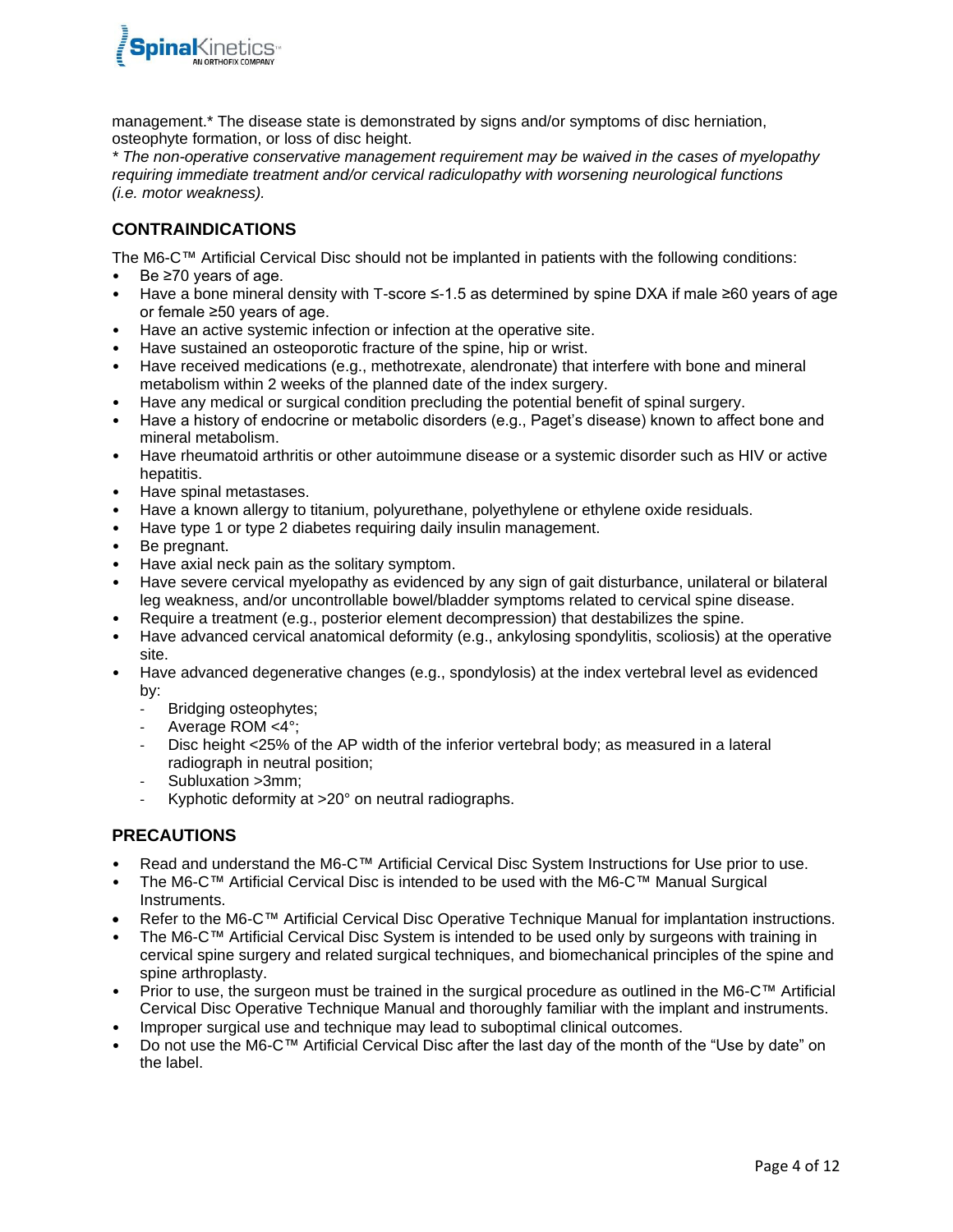

- Inspect the device package before opening. Do not use if package is damaged or shows any evidence of breached packaging, compromised device sterility, or storage above 60˚C (140˚F). The temperature recorder label on the box turns black if the product has reached  $60^{\circ}$ C (140 $^{\circ}$ F).
- Use sterile technique to carefully remove the Disc from the packaging. Inspect the M6-C™ Artificial Cervical Disc to ensure it exhibits no signs of damage (e.g., metal and plastic damage).
- The M6-C™ Artificial Cervical Disc must be implanted using the M6-C™ Manual Surgical Instruments. The use of the Spinal Kinetics Instruments for purposes other than those for which they are intended may result in damaged or broken instruments. Do not use any other implant components or instrumentation. Detailed instructions on the use and limitations of the M6-C™ Artificial Cervical Disc must be given to the patient. Postoperative rehabilitation and restrictions must be reviewed with the patient prior to discharge from the hospital.
- The M6-C™ Artificial Cervical Disc serial number and the size must be documented for each patient record.
- The manufacturer is not responsible for any complications arising from incorrect diagnosis, choice of incorrect M6-C™ Artificial Cervical Disc, incorrect surgical techniques, including improper use of instruments, the limitations of treatment methods, or inadequate asepsis.
- The surgeon should instruct the patient on postoperative rehabilitation and limitations. Postoperative care and the patient's ability and willingness to follow instructions are two of the most important aspects of successful osseointegration of the implant. The patient must be made aware of the limitations of the implant and that early strenuous physical activity and high load bearing have been implicated in premature loosening of fixation prior to proper integration. An active, debilitated, or uncooperative patient who cannot properly restrict activities may be at particular risk during postoperative rehabilitation.
- Instructions for postoperative care should be according to the surgeon's discretion and may consist of a physician-managed, individual post-operative rehabilitation program. Certain activities should be limited or avoided for two weeks postoperative. It is recommended that the surgeon discuss with the patient the following limitations:
	- $\circ$  Excessive neck movements: Short term use of a soft neck collar to stabilize the neck and reduce excess movement is an option. Instruct patient to avoid excessive flexion/extension for two weeks postoperative.
	- o Heavy lifting: Avoid lifting anything heavier than about 3.5-4.5 kilograms (8-10 pounds) for two weeks postoperative.
	- $\circ$  Returning to work: In general, return to light work, such as a desk job or school, approximately one week after surgery. Returning to a more physical job, such as construction, may take six weeks or longer.
	- $\circ$  Resuming sports and other physical activities: The timeline for returning to sports and other recreational activities can vary. The weight permitted for lifting may gradually increase starting after two weeks. Some light sport activities may be permitted at about 4 weeks, such as jogging, biking, or swimming. A return to competitive sports may take 6 weeks or longer, depending on the integration of the device and the ability to perform the sport's movements pain-free. There is currently a lack of data regarding cervical artificial discs and contact or extreme sports.
- Physicians should instruct patients to contact surgeon in the event of significant increase in pain which may indicate a device performance issue.
- Routine long term clinical and radiographic monitoring of patients implanted with the M6-C is suggested to assess any changes in implant condition or surrounding anatomy.
- Changes in disc position, loss of height and peri-prosthetic bone loss may be indicative of onset of osteolysis. Peri-prosthetic osteolysis may result in neck pain and serious neurological sequelae including cervical spinal cord compression and quadriplegia.

## **WARNINGS**

- Correct placement of the M6-C™ Artificial Cervical Disc is essential to optimal performance.
- The M6-C™ Artificial Cervical Disc should only be used by surgeons who are experienced in the surgical procedure and have undergone adequate training with this device. A lack of adequate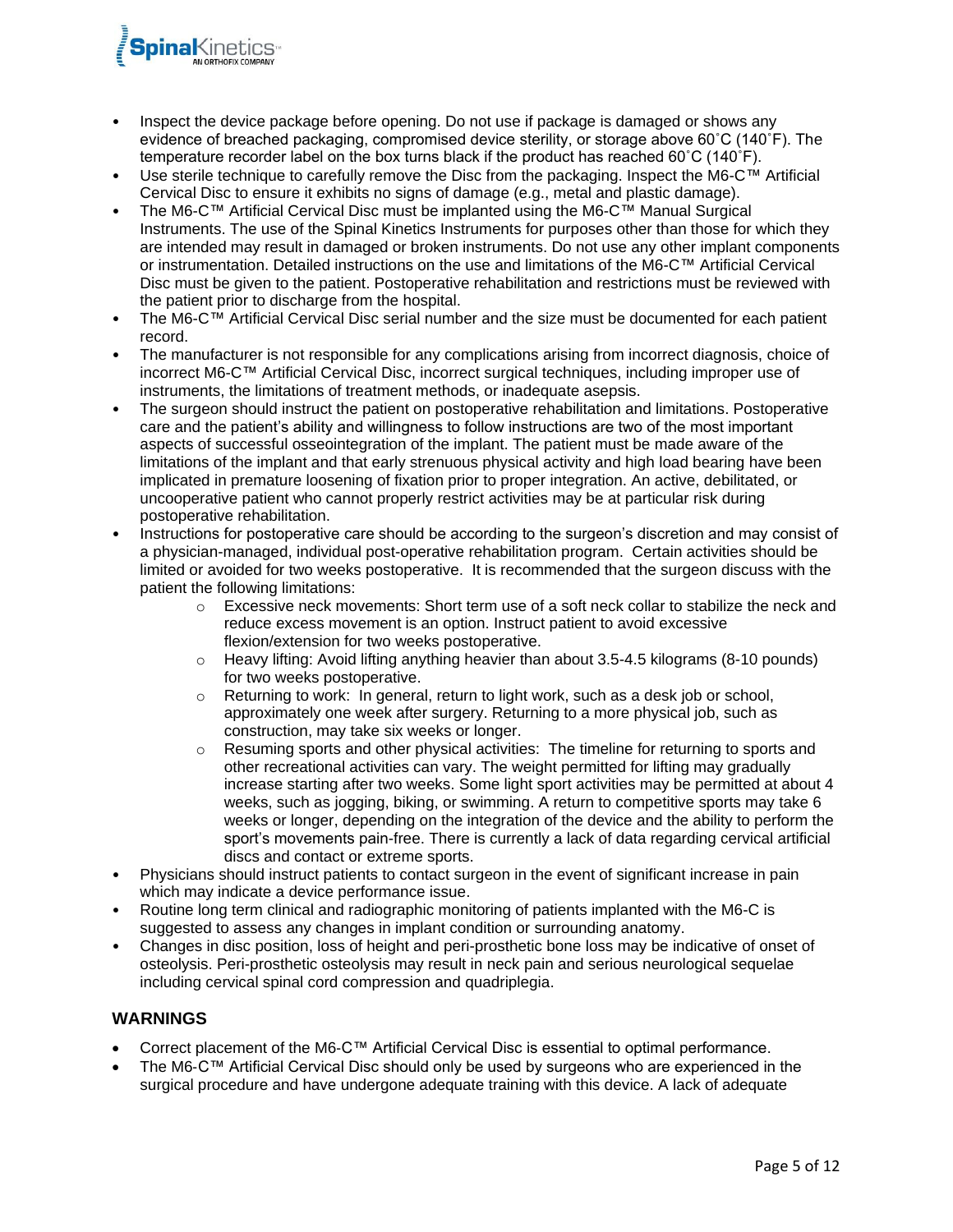

experience and/or training may lead to a higher incidence of adverse events, such as vascular or neurological complications.

- The M6-C™ Artificial Cervical Disc is single use only. Do not re-sterilize or reuse the M6-C™ Artificial Cervical Disc. Re-sterilizing and/or reusing the M6-C™ Artificial Cervical Disc may result in impaired performance and could cause patient injury and/or the communication of infectious diseases between patients.
- The M6-C™ Manual Surgical Instruments are reusable, supplied non-sterile and must be sterilized in accordance with the recommended cleaning and sterilization procedures contained within the individual instrument Instructions for Use booklet.
- During implantation, the surgeon should ensure that none of the surgical instruments or the M6-C™ Artificial Cervical Disc progress beyond the posterior border of the vertebral bodies. Due to the proximity of vascular and neurological structures to the implantation site, there are risks of serious or fatal hemorrhage and risks of neurological damage with the use of this device and allowing the instruments or the M6-C™ Artificial Cervical Disc to progress beyond the posterior border of the vertebrae may result in injury to these structures.
- Fluoroscopic confirmation of positioning of certain instruments and the implant should be performed during the surgical procedure. Failure to confirm position of instruments and the implant during the surgical implantation procedure may result in patient injury.
- Ensure that the appropriate size M6-C™ Artificial Cervical Disc is chosen. Using an inappropriately sized M6-C™ Artificial Cervical Disc may result in less than optimal clinical outcomes. Proper sizing should be determined in accordance with the M6-C™ Artificial Cervical Disc Operative Technique Manual.

# **CAUTIONS**

- Perform a complete discectomy of the disc space between the uncinates and up to the posterior ligament. Take care to release / decompress the foramen bilaterally.
- It is important to remove all anterior and posterior osteophytes on the superior and inferior vertebral endplates. To prevent weakening of the endplates, use of a burr/drill is discouraged during endplate preparation. Use the Cervical Retainer as needed to maintain distraction. Take care not to overdistract the disc space. Ensure proper alignment and placement of the device as misalignment may cause excessive wear and/or early failure of the device.
- Excessive removal of subchondral bone during the preparation of the vertebral endplates may lead to less than optimal clinical outcomes and is not recommended.
- Once removed from the package, keep the M6-C™ Artificial Cervical Disc from coming into contact with any cloth, sponges or other foreign material that may become attached to the Titanium Plasma Spray Coating of the endplates. The Packaging Clip may be used to safely store the loaded M6-C™ Artificial Cervical Disc.
- The M6-C™ Artificial Cervical Disc is designed to be implanted with the endplates parallel to each other. Excessive endplate lordosis or kyphosis can lead to less than optimal M6-C™ Artificial Cervical Disc performance.
- The M6-C™ Artificial Cervical Disc cannot be re-positioned in an anterior direction without complete removal. Take care not to place the M6-C™ Artificial Cervical Disc too posterior.
- Surgical implants must never be re-used or re-implanted. Even though the device appears undamaged, it may have small defects and internal stress patterns that may lead to early breakage.

## **POTENTIAL ADVERSE EFFECTS**

Below is a list of the potential adverse effects (e.g., complications) identified for: (1) those associated with any general surgical procedure; (2) those associated with anterior cervical spine surgery; and (3) those associated with a cervical artificial disc device, including the M6-C™ Artificial Cervical Disc. In addition to the risks listed below, there is also the risk that surgery may not be effective in relieving symptoms, or may cause worsening of symptoms. Additional surgery may be required to correct some of the adverse effects.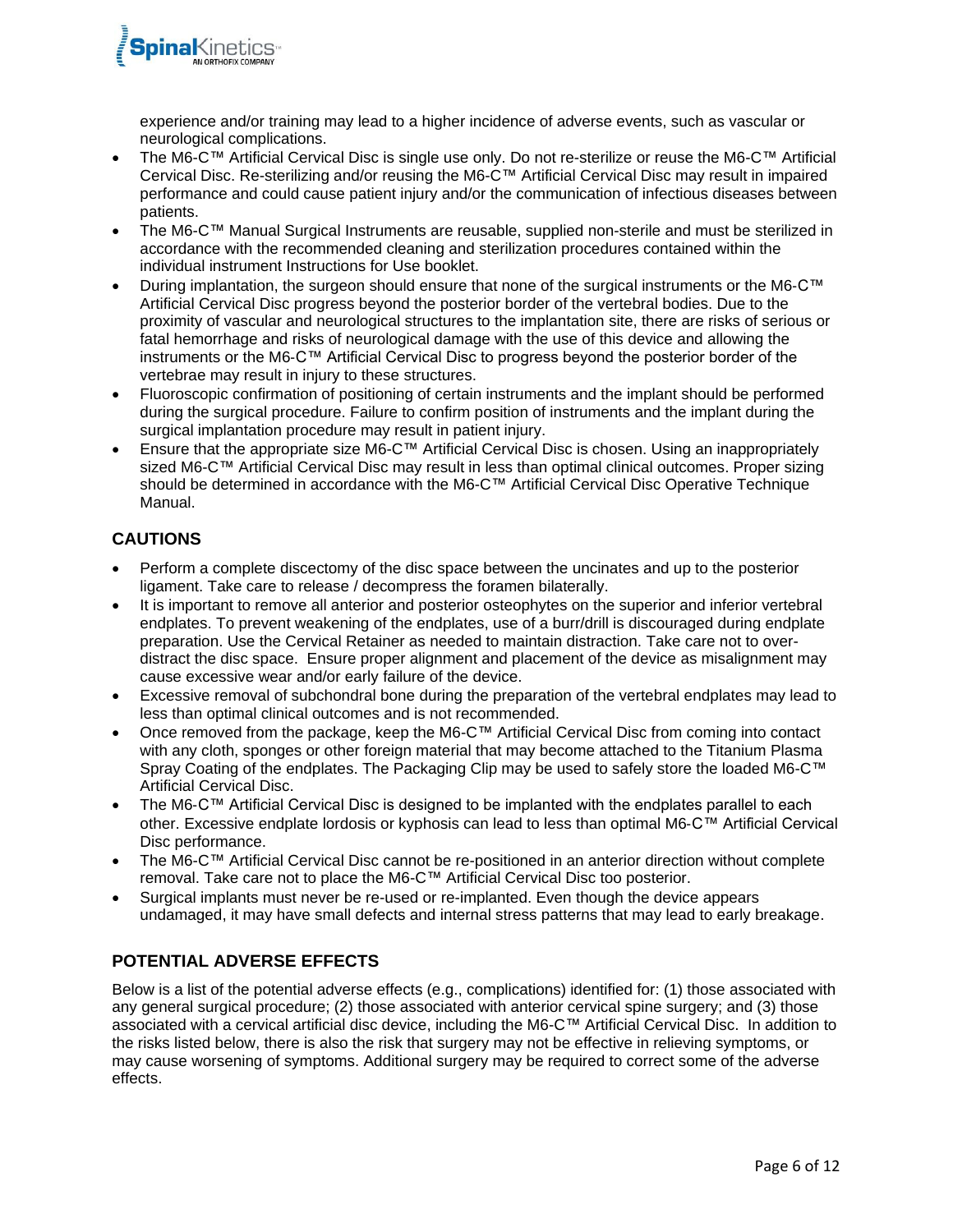

#### *General Surgery Risks*

General surgical risks are, but may not be limited to:

- Infection/abscess/cyst, localized or systemic
- Blood clots, including pulmonary emboli
- Medication and anesthesia reactions
- **Phlebitis**
- Pneumonia
- **Atelectasis**
- Soft tissue damage
- **Septicemia**

#### *Anterior Cervical Surgery Risks*

Anterior cervical surgical risks are, but may not be limited to:

- Infection/abscess/cyst, localized or systemic
- Injury or damage to the trachea, esophagus, nerves or blood vessels
- Dysphagia
- Hoarseness
- Vocal cord paralysis
- **Paresis**
- Recurrent laryngeal nerve palsy
- Soft tissue damage
- Spinal cord damage
- Dural tear with cerebrospinal fluid leakage
- Arm weakness or numbness
- Death

#### *Cervical Artificial Disc Risks*

• Hemorrhage possibly requiring a blood transfusion, with possible transfusion reaction

- Myocardial infarction
- **Paralysis**
- Poor tissue healing
- Cerebrovascular accident (CVA)
- **Death**
- Bowel, bladder or sexual dysfunction
- Nerve root injury
- Airway obstruction
- Epidural hematoma or bleeding
- Epidural fibrosis
- Vertebral body fracture
- Dysesthesia or numbness
- **Paresthesia**
- Unresolved pain
- Surgical intervention at incorrect level
- Need for supplemental fixation
- Spinal instability
- Risks specific to cervical artificial discs, including the M6-C™ Artificial Cervical Disc, are but may not be limited to:
- Infection/abscess/cyst, localized or systemic
- Allergic reaction to the implant materials
- Implant failure
- Device migration
- Device translation
- Device subsidence
- Device fatigue or fracture or breakage
- Device instability
- Separation of device components
- Placement difficulties, device malposition
- Improper device sizing
- **Excessive device height loss**
- Wear debris (manifested as osteolysis and/or . device damage/breakage/failure)
- Disc space collapse
- Material degradation (manifested as osteolysis and/or device damage/breakage/failure)
- **Excessive facet loading**
- Dural tear with cerebrospinal fluid leakage
- Soft tissue damage
- Epidural fibrosis
- Nerve injury, paralysis or weakness that is temporary or permanent
- Injury or damage to the trachea, esophagus, or blood vessels
- Epidural hematoma or bleeding
- Dysesthesia or numbness
- Paresthesia
- Failure to relieve symptoms including unresolved pain
- Additional surgery due to loss of fixation, infection or injury
- Heterotopic ossification (Grades 1-4); Spontaneous fusion due to heterotopic ossification, development of bridging bone or osteophytes
- Periarticular calcification and/or fusion
- 
-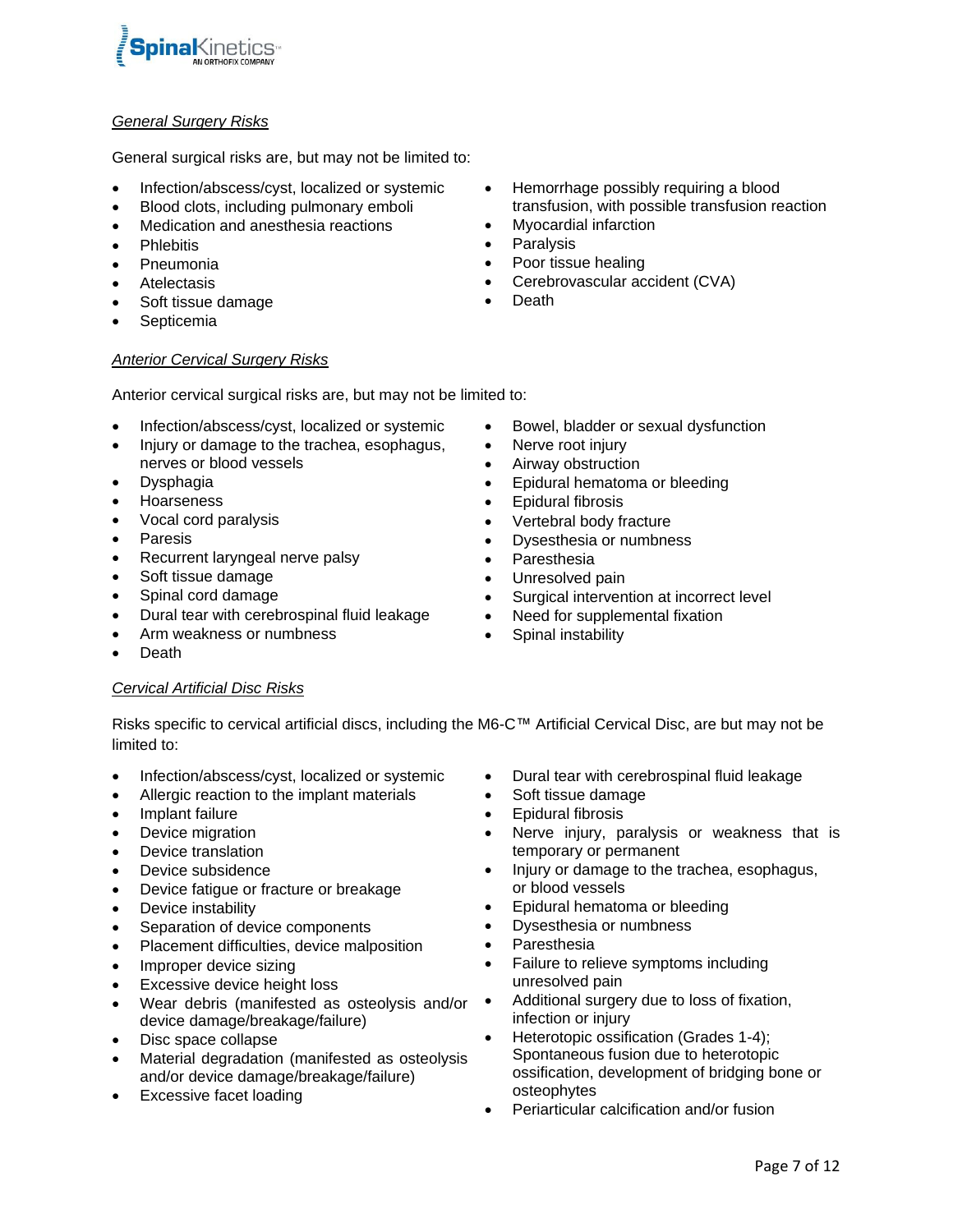

- Kyphosis or hyper-extension
- Loss of flexibility
- Asymmetric range of motion
- Vertebral body fracture
- Spinal cord damage, cord compression, paralysis, or quadriplegia that is temporary or permanent
- Development of spinal conditions, including but not limited to spinal stenosis, spondylolisthesis, or retrolisthesis

These conditions do not include all potential adverse effects that may occur, but are important considerations in relation to the use of the M6-C™ Artificial Cervical Disc.

# **MRI SAFETY INFORMATION**



Non-clinical testing has demonstrated that the M6-C™ Artificial Cervical Disc is MR Conditional. A patient with the M6-C™ Artificial Cervical Disc can be scanned safely in an MR system under the following conditions:

- Static magnetic field of 1.5-T or 3.0-T, only
- Maximum spatial gradient magnetic field of 4,000-Gauss/cm (40-T/m)
- Maximum MR system reported, whole body averaged specific absorption rate (SAR) of 2-W/kg for 15 minutes of scanning (i.e., per pulse sequence) in the Normal Operating Mode.

Under the scan conditions defined, the M6-C™ Artificial Cervical Disc is expected to produce a maximum temperature rise of 2.2°C after 15-minutes of continuous scanning (i.e., per pulse sequence).

In non-clinical testing, the image artifact caused by the M6-C™ Artificial Cervical Disc extends approximately 10-mm from this device when imaged using a gradient echo pulse sequence and a 3.0-Tesla MR system.

## **HOW SUPPLIED**

- The M6-C™ Artificial Cervical Disc is supplied sterile and is single use only. Do not re-sterilize or reuse the M6-C™ Artificial Cervical Disc. Re-sterilizing and/or reusing the M6-C™ Artificial Cervical Disc may result in impaired performance and could cause patient injury and/or the communication of infectious diseases between patients.
- Do not use the M6-C™ Artificial Cervical Disc after the last day of the month of the "Use by date" on the label.
- Inspect the device package before opening. Do not use if package is damaged or shows any evidence of breached packaging, compromised device sterility, or storage above 60˚C (140˚F). The temperature recorder label on the box turns black if the product has reached 60˚C (140˚F).
- Use sterile technique to carefully remove the Disc from the packaging. Inspect the M6-C™ Artificial Cervical Disc to ensure it exhibits no signs of damage (e.g., metal and plastic damage).
- Once removed from the package, keep the M6-C™ Artificial Cervical Disc from coming into contact with any cloth, sponges or other foreign material that may become attached to the Titanium Plasma Spray Coating of the endplates.
- The M6-C™ Artificial Cervical Disc serial number and the size must be documented for each patient record.

## **DEVICE RETRIEVAL**

Please contact Spinal Kinetics to receive specific instructions regarding the preferred method for explant handling and transport as well as data collection, including histopathological, mechanical, patient, and adverse event information. Please refer to M6-C™ Artificial Cervical Disc Operative Technique Manual for

- Removal, revision, reoperation or supplemental fixation of the disc
- Peri-prosthetic osteolysis, bone loss, or bone resorption
- Death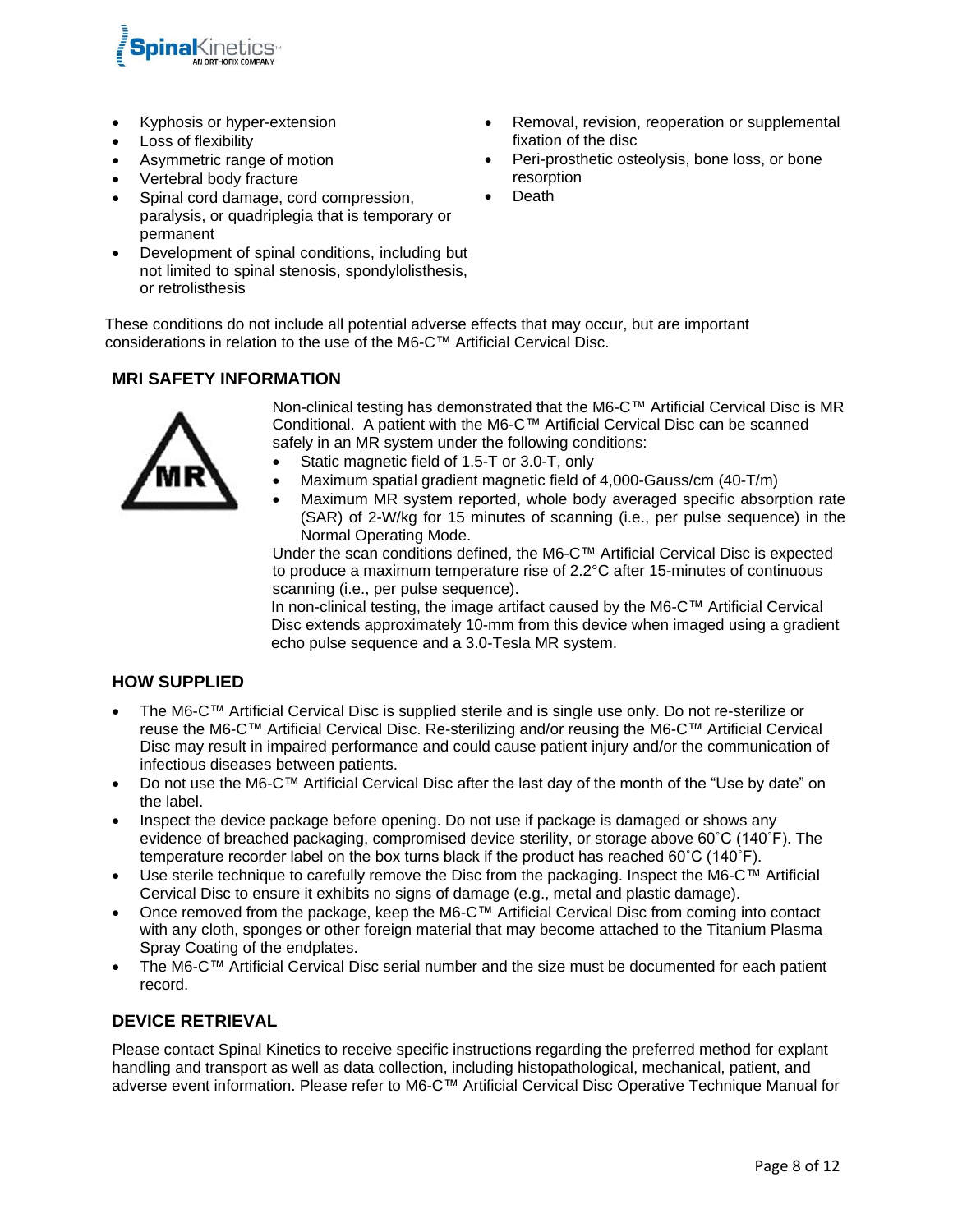

step-by-step instructions on the required surgical technique for device removal. All explanted devices must be returned to Spinal Kinetics for analysis.

It is preferred that no cleaning, decontamination or sterilization be performed at the hospital. Some surgical centers may require that the device be decontaminated or sterilized prior to leaving the facility. Note that many sterilization methods will damage the device (e.g., autoclaving, immersion in alcohol), and the effects of other methods are unknown. Rinsing with water or saline is acceptable. If decontamination and sterilization are required, 10% neutral buffered formalin is best. If cleaning, decontamination or sterilization is performed, note what cleaning methods and materials were used.

It is preferred that the explanted device is packed "dry" (no fluid) or wrapped in formalin-soaked gauze. The device can be gently rinsed with water or saline to remove excess blood and fluids.

Send explant in a leak-proof container, with the date of removal, explanting surgeon, and any known information regarding initial implantation, reasons for removal, and adverse event information. Please note that the explanted M6-C™ Artificial Cervical Disc should be removed as carefully as possible in order to keep the implant and surrounding tissue intact if possible. Also, please provide descriptive information about the gross appearance of the device in situ, as well as descriptions of the removal methods, i.e., intact or in pieces. Spinal Kinetics will request additional information regarding the reason for removal, patient information and associated clinical outcomes.

NOTE: All implant removals must be reported immediately to Spinal Kinetics.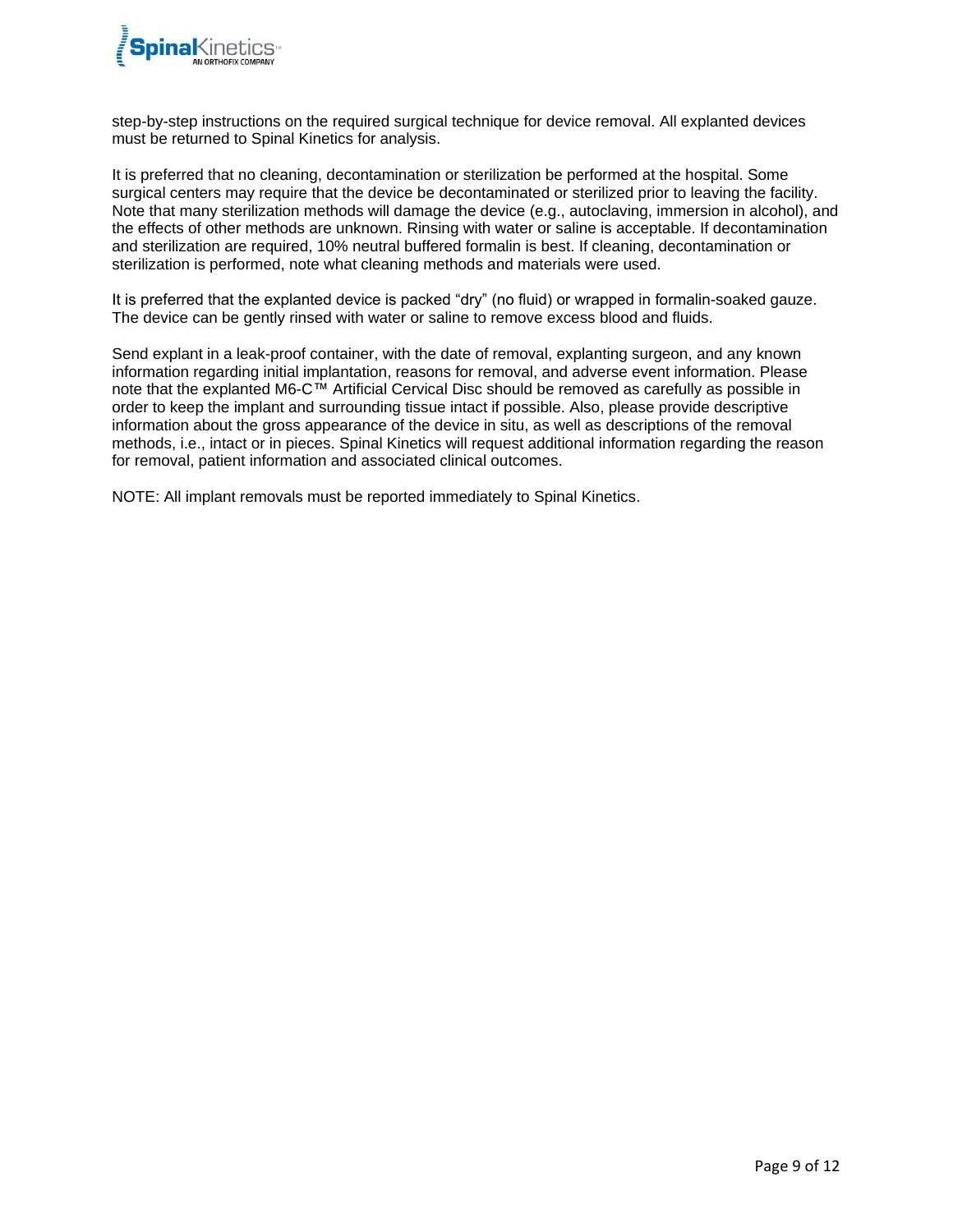

# CONTACT INFORMATION **Manufactured by:**

Spinal Kinetics LLC, an Orthofix Company 501 Mercury Drive Sunnyvale, CA 94085, USA 408-636-2500 M6info@orthofix.com

Customer Service Phone: +1-408-636-2515 [CustomerService@spinalkinetics.com](mailto:CustomerService@spinalkinetics.com)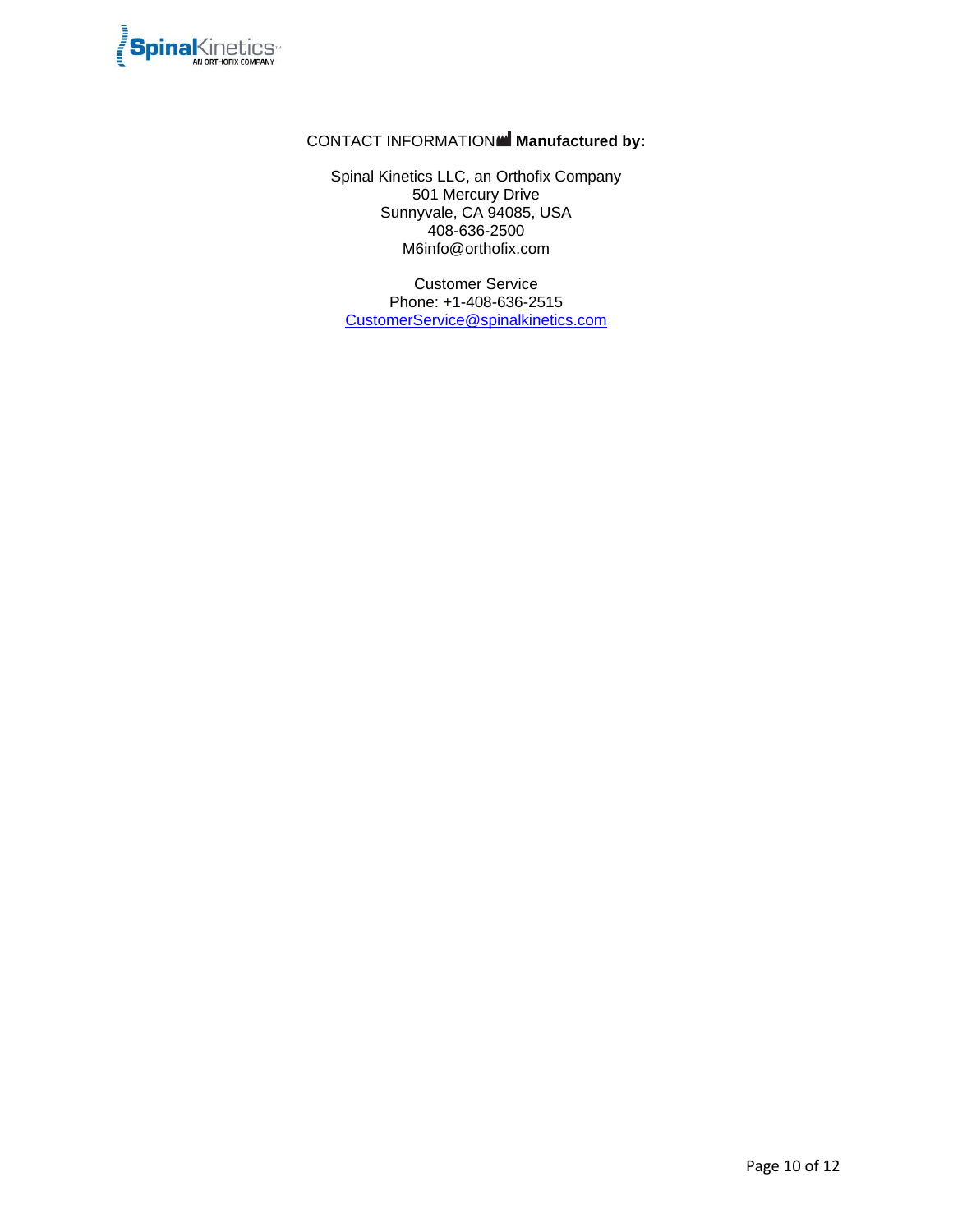

# Definitions of symbols on device label

| <b>REF</b>              | <b>Catalog Number</b>                                          |
|-------------------------|----------------------------------------------------------------|
| <b>LOT</b>              | Lot Number                                                     |
| SN                      | <b>Serial Number</b>                                           |
|                         | Use by Date                                                    |
| <b>STERILEEO</b>        | Sterile with Ethylene Oxide Gas                                |
|                         | Single Use Only / Do Not Reuse                                 |
| Т                       | Read Instructions Prior to Use:<br>www.orthofix.com/IFU        |
|                         | Manufacturer                                                   |
|                         | Transient temperature limitation; Store at room<br>temperature |
|                         | Do not use if package is damaged                               |
|                         | Do not resterilize                                             |
| <b>REP</b><br><b>EC</b> | Authorized Representative in the European<br>Community         |
|                         | <b>MR Conditional</b>                                          |